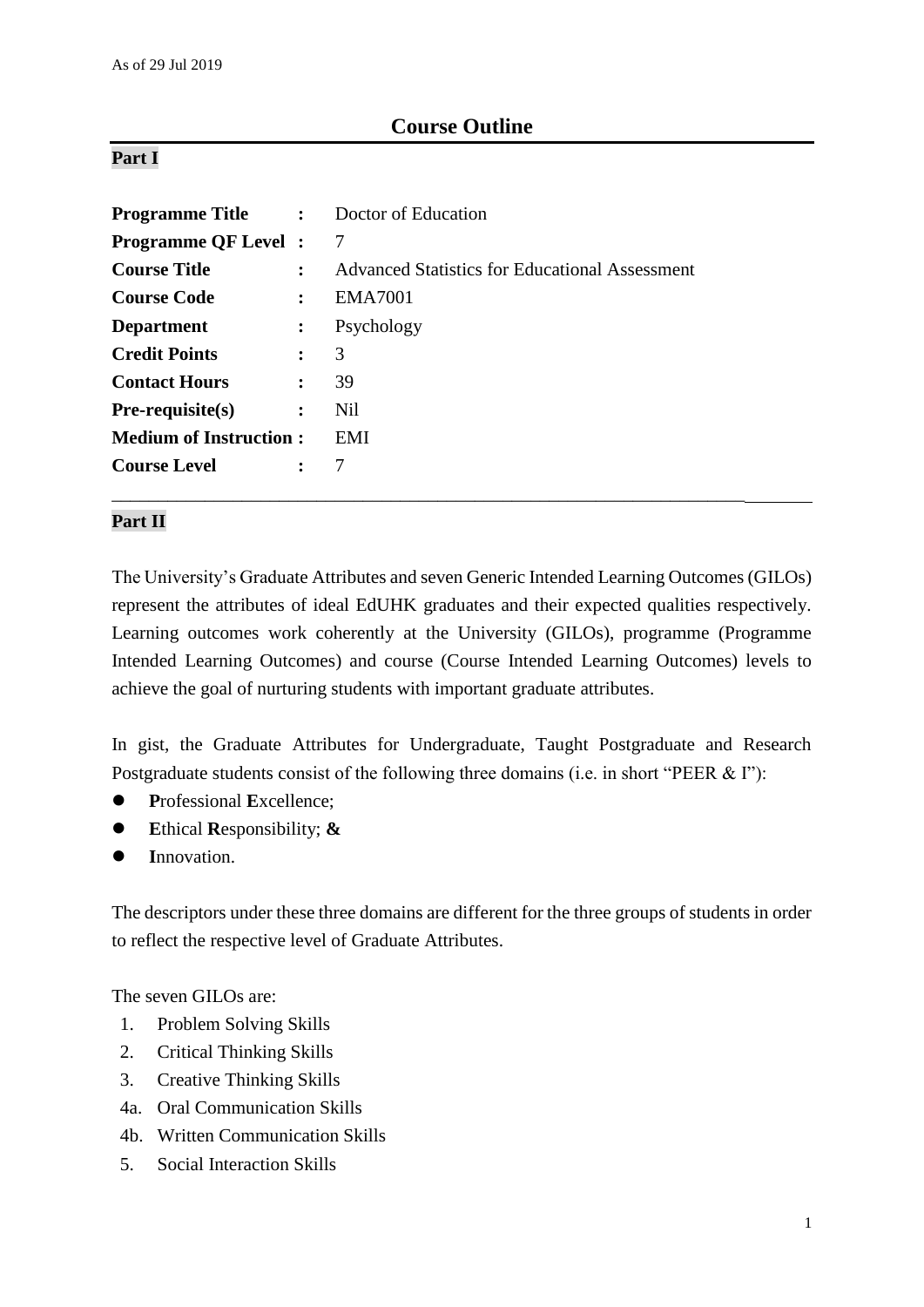- 6. Ethical Decision Making
- 7. Global Perspectives

#### **1. Course Synopsis**

The course is offered to strengthen statistical skills of candidates in the various areas of educational assessment where statistical methodologies are frequently applied. Students will develop competence in advanced statistical models and techniques such as univariate and multivariate analysis of variance and covariance, multiple regression, principal component analysis, factor analysis, structural equation modeling, and hierarchical linear modeling. Computer software will be used. Philosophical under-pinnings of quantitative methodologies and ethical issues in educational assessment will provide the background for these studies.

### **2. Course Intended Learning Outcomes (CILOs)**

*Upon completion of this course, students will be able to:*

- $CLLO<sub>1</sub>$  Understand the key concepts and assumptions of the methods and models;
- CILO<sup>2</sup> Apply and conduct appropriate advanced data analysis in a professional manner, interpret results accurately to answer research questions;

CILO<sup>3</sup> Report statistical results in accordance with APA standards and conventions.

| <b>Course Content</b>                   | <b>CILOs</b>                         | <b>Suggested Teaching &amp;</b><br><b>Learning Activities</b> |
|-----------------------------------------|--------------------------------------|---------------------------------------------------------------|
| Review of univariate and bivariate      | $C1-2$                               | Lectures                                                      |
| statistics                              |                                      |                                                               |
| Multiple regression                     | $C1-2$                               | Lectures; Data analysis                                       |
|                                         |                                      | exercises                                                     |
| Analysis of covariance                  | $C1-2$                               | Lectures; Data analysis                                       |
|                                         |                                      | exercises                                                     |
| Multivariate analysis of variance and   | $C1-2$                               | Lectures; Data analysis                                       |
| covariance                              |                                      | exercises                                                     |
| <b>Structural Equation Modeling</b>     | $CILO1-2$<br>Lectures; Data analysis |                                                               |
|                                         |                                      | exercises                                                     |
| <b>Hierarchical Linear Modeling</b>     | $C1-2$                               | Lectures; Data analysis                                       |
|                                         |                                      | exercises                                                     |
| Principal component and factor analysis | $CILO1-2$                            | Lectures; Data analysis                                       |
|                                         |                                      | exercises                                                     |
| SPSS workshop                           | $CILO1-3$                            | Demonstration and exercises                                   |
| R workshop                              | $CLLO1-3$                            | Demonstration and exercises                                   |

### **3. Content, CILOs and Teaching & Learning Activities**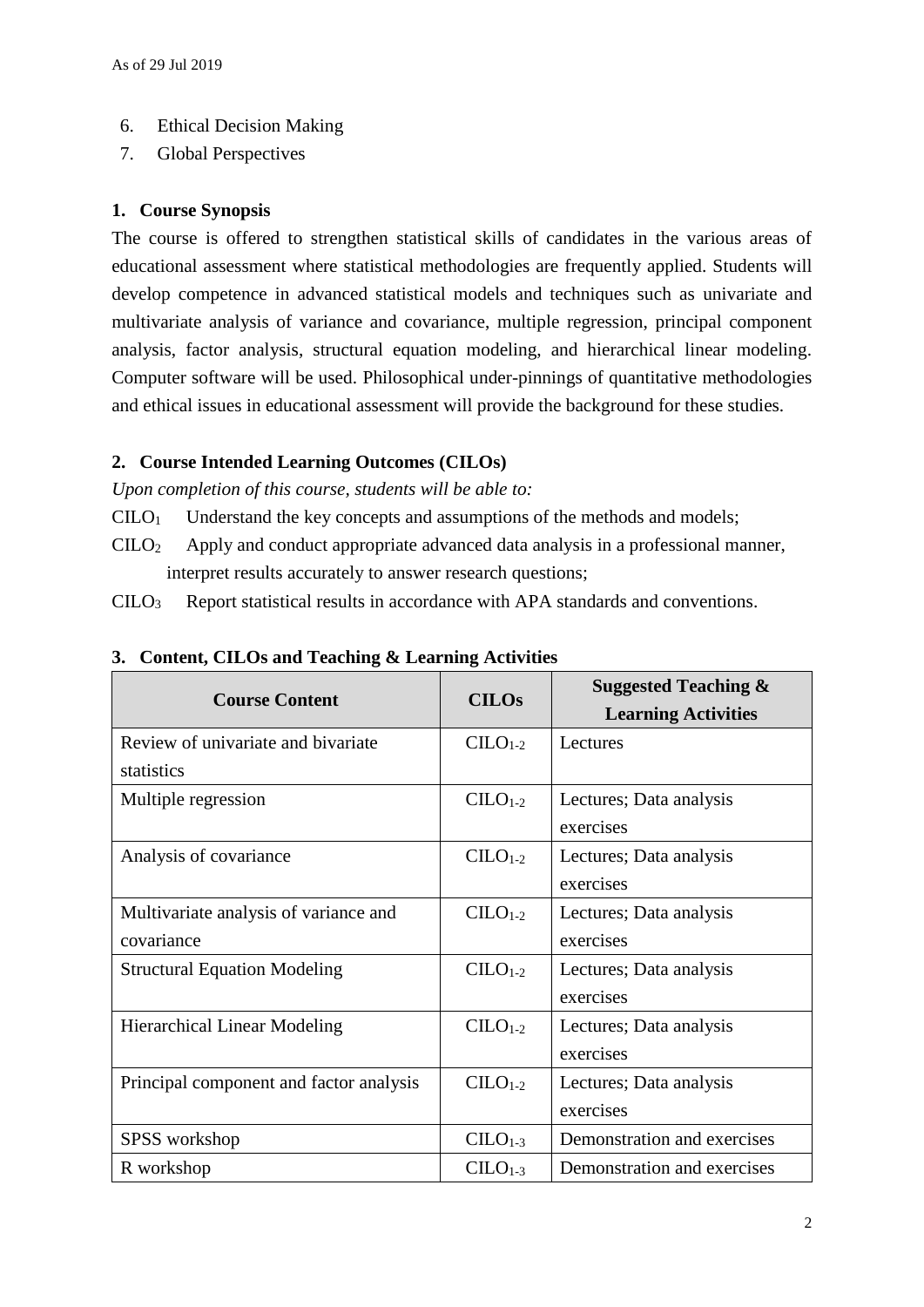| Research project | $CLLO1-3$ Presentation, data analysis |
|------------------|---------------------------------------|
|                  |                                       |

#### **4. Assessment**

| <b>Assessment Tasks</b> |                                                   | Weighting $(\% )$ | <b>CILO</b> |
|-------------------------|---------------------------------------------------|-------------------|-------------|
| a.                      | Mid-term Exam                                     | 40%               | $CLLO1-2$   |
|                         | This is an open-notes open-books quiz, which      |                   |             |
|                         | may compose of both multiple choice and short     |                   |             |
|                         | answer questions. It aims to assess each          |                   |             |
|                         | student's understanding of the topics and their   |                   |             |
|                         | ability to apply the methods to address different |                   |             |
|                         | research questions.                               |                   |             |
| $\mathbf b$ .           | Oral presentation of the final project            | 10%               | $CLLO1-2$   |
|                         | Student will be asked to provide a brief          |                   |             |
|                         | summary of their research project in the          |                   |             |
|                         | presentation. It aims to assess if students can   |                   |             |
|                         | communicate their research findings with other    |                   |             |
|                         | researchers effectively.                          |                   |             |
|                         | c. Project Report                                 | 50%               | $CLLO1-2$   |
|                         | The project report (around 1500 words) assess     |                   |             |
|                         | student's competence to apply the statistical     |                   |             |
|                         | methods in real research setting. It aims to      |                   |             |
|                         | assess if students can interpret and report       |                   |             |
|                         | statistical results in a professional and ethical |                   |             |
|                         | manner.                                           |                   |             |

### **5. Required Text(s)**

Nil

### **6. Recommended Readings**

- Chatterjee, S., & Simonoff, J. S. (2013). *Handbook of regression analysis*. New York: John Wiley and Sons.
- Ho, R. (2013). *Handbook of univariate and multivariate data analysis with IBM SPSS* (2nd ed.). Hoboken, NJ: Taylor and Francis.
- Mertler, C. A. & Vannatta, R. A. (2002). *Advanced and multivariate statistical methods: Practical application and interpretation* (2nd ed.). Los Angeles, CA: Pyrczak.
- Meyers, L. S., Gamst, G. C., & Guarino, A. J. (2013). *Performing data analysis using IBM SPSS*. New York: Wiley.

Rencher, A. C. (2002). *Methods of multivariate analysis*. New York: Wiley.